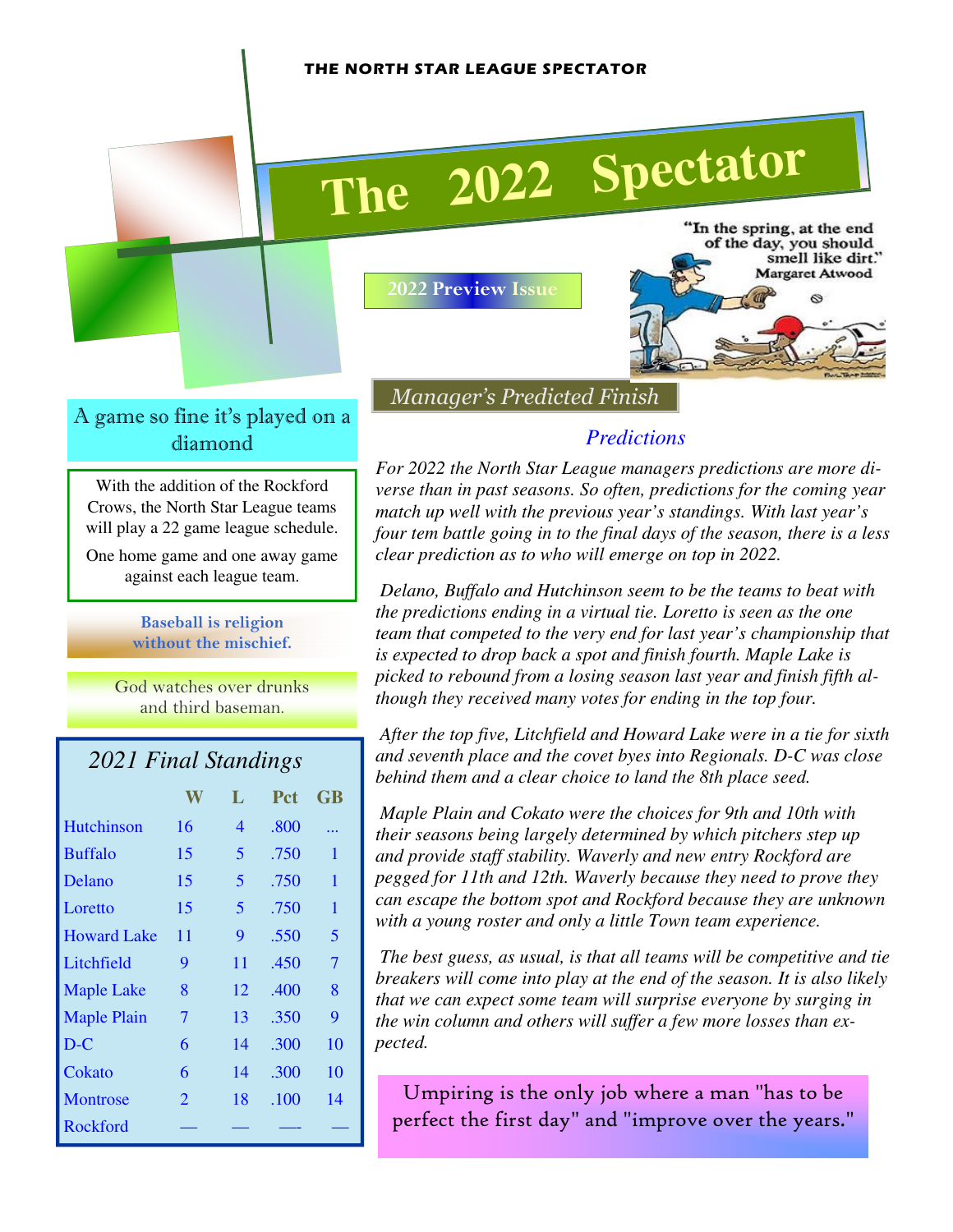## The NORTH STAR LEAGUE



*Buffalo 15-5 in 2021* The Bulldogs should be at or near the top of the standings again in 202. They have a strong, deep line-up led by Colton Haight, J.D. O'Donnell, Justin Johnson, and Ramon Vega Jr. The veteran pitching staff starts with Jon Eurle and John Weber. Ethan Hansen should be back from injury to bolster the staff. New players Grant is The Bulldogs look to add 3 or 4 new players in 2022, Grant Limke, Josh Gavin, Cameron Green, and Adam Braun. All four played for the Buffalo Legion team in 2021, Limke will fill some holes in the infield and get time on the mound. Green and Braun will look to get time in the outfield and Gavin will look to eat some innings on the mound. The Bulldogs expect to compete for the league championship, advance through the Regionals and get back into the State tournament.

*Cokato 6-14 in 2021* The Kernels slid back last year after making a strong showing in 2020. Which team will appear in 2022? The answer to that will be found on the mound. Steve Schmidt returns, who else will step up and throw a lot of innings. The line up has plenty of veterans in Tom Halonen, Isaac Nelson, Ethan Niemela and Bill Aho. They also return Alan Pietila, Jason Ross, Austin Kantola, Sanders Asplin and Brad Wheeler. Who will step up – it could be Grayson Londerville, Kyan Lynk, Riley Pennala or Chad Koivisto as well as new players Jake Pietila and Nate Nelson. The biggest challenge for 2022 remains finding pitching depth.

*D-C 6-14 in 2021* The Saints bring everyone back with the goal of getting back to state. Like many teams, their search for consistent pitching will determine their place in the standings. Veteran Jordan Flick returns to anchor the staff. The Saints improved their offensive production last year and will look for continued improvement from a lineup consisting of these other returning players: Tyler Brandel, Michael Howell, Dylan Weber, Noah Halonen, Michael Leffler, Gus Flick, Collin Krick, Paul Jacobson, Ben Lindquist, Cy Flick, Steve Boger, James Howell Jim Althoff. Players that could step up and contribute more in 2022 are Toby Colline, Ethan Brandel, Josiah Bullivant, Nikolai Niemela, Paul Vetsch, Jacob Niemela, Jayce Olthoff and Ethan Mayer. The Saints believe they will be competitive and if their pitchers come through consistently, they expect to get back to State.

*Delano 15-5 in 2021* The A's return almost all of the players who have made them contenders the last few years. Toby Hanson, Trevor Jaunich, Mike Weber, Jeremy Maschino, Adam Schleper, Jack Paulson, Nate Norman and James Otto all return. Oran Hinkle, Austin Schneider and Ty Wiemen are names that may become more familiar this year. Colin Lommel, Cade Bruett are new this year and Tanner Kroells returns from injury for 2022. Scott Benjamin and Hunter Hart are not returning which could hurt the offense some, but the pitching and defense are as good as ever. If they offense continue to produce and arms stay healthy, the A's look lie a real contender for the championship and a state berth.

Winners make goals, losers make excuses

All ballplayers should quit when it starts to feel as if all the baselines run uphill.



I think I throw the ball as hard as anyone. The ball just doesn't get there as fast.

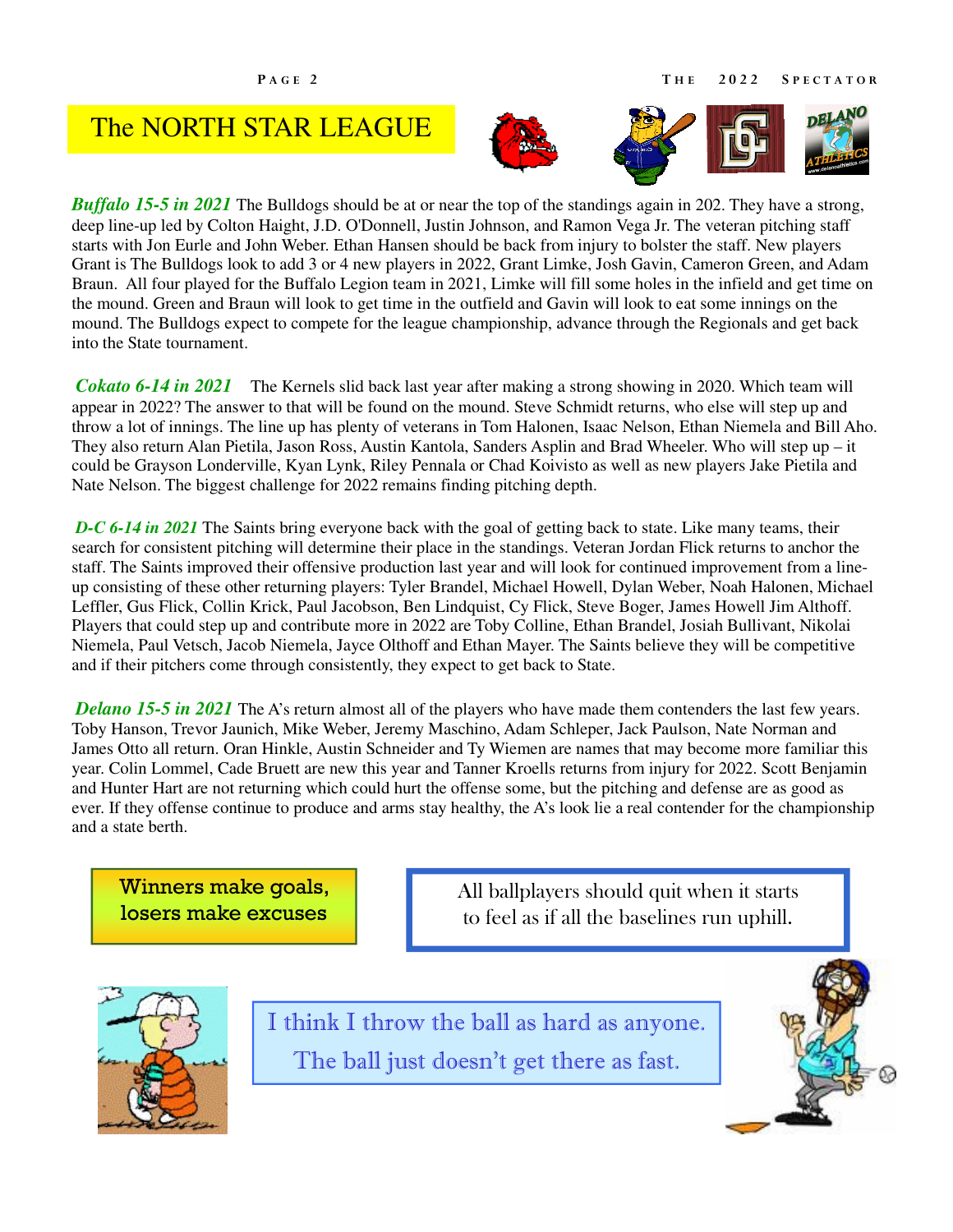### The NORTH STAR LEAGUE

*Howard Lake 11-9 in 2021* Year after year, The Orphans rely on top flight pitching to stay close in every contest. Mike Dockendorf and Jared Koch return to handle the bulk of work on the mound. Jake Gruenhagen, Mitch Baumann, Sam Kittock and Matt Streich lend a veteran presence to the line-up. Brad Bickman, Cole Machewski and Bennett Anderson are expected to make big contributions this year. While Brock Goelz, Noah Bush and Alex Bauman will be playing in summer leagues, but the Orphans are hopeful they will return late in the season to help out. The Orphans continually bring good pitching and excellent defense to each contest and expect that they will be competitive all season..

*Hutchinson 16-4 in 2021* The Huskies came out of the season ending scramble as champions after four teams were tied for first during the last few days of the season. Emerging in first place along with their recent success at State has provided plenty of confidence and expectations of more success.. Hutch returns most of the core players like Jake Wendland, Matt Piechowski, Jayden Fleck, Cody Arlt, Marcus Hahn, John DeRock and Tyler Schiller. Noah Corrow returns and Jake Wyffels has been added. Also expected to make contributions are Zach Keseske, Lane Glaser, Billy Marquardt and Mitchell Reiner Not surprisingly, the Huskies expect their offense to produce lots of runs and their defense to keep them competitive as they retain their main group of fielders and hitters. If they have a weakness, it could lack of depth and consistency in their pitching staff. The Huskies still look like one of the teams competing for the top spots in the 2022 season.

*Litchfield 9-11 in 2021* The Blues enjoyed a successful season and could easily keep improving in 2022. Key returning players are Joey Hyde, Jake Jones, Andrew Loch, Cody Klabunde, Dylan Koll, Josh Johnson, Gabe Lecher, Brady Smith and Kal Volinkaty Up and coming players we expect to step up in 2022 would be Avery Liestman, Winky Estrada, Drew Kotzer, Hunter Thiel, Jack Ramthun, Carson Deal and Riley Taber. New Players Eric Hulterstrum, Ryan Quast, Ben Alsleben, Bauer Wahl, Bennett Lecher add some more talent to the Blues roster. The pitching remains a strength and defense appears sound. With a little more consistency up and down the order, the Blues are a definitely a team to watch this year.

*Loretto 15-5 in 2021* The Larks lost a few big contributors including the retirement of Eric Schutte, that doesn't mean they should be counted out as they still have Keenan Hodgkin, Bradley Koskie, Tyler Maher, Kent Koch, Nathan Maher, Colton Petron, Ben Leuthner and Josh Gullickson on the roster. Others you may see on the field for the Larks are Jacob Mathiason, Joshua Koskie and Max Hudlow as well as newly signed Caleb Koskie, Stephen Webster, Andrew Kemper and Jack Scanlon. Colton Petron led the team in innings pitched last year, but after that the young pitchers for the Larks will have to pick up more innings this year. The Larks lost some experience and may need to find some team depth among the new and younger players. Still their core players are experienced enough to keep them in contention for the title or as a State tourney representative.



Hard work beats talent when talent doesn't work hard.



Practice doesn't make perfect. Perfect practice makes perfect.